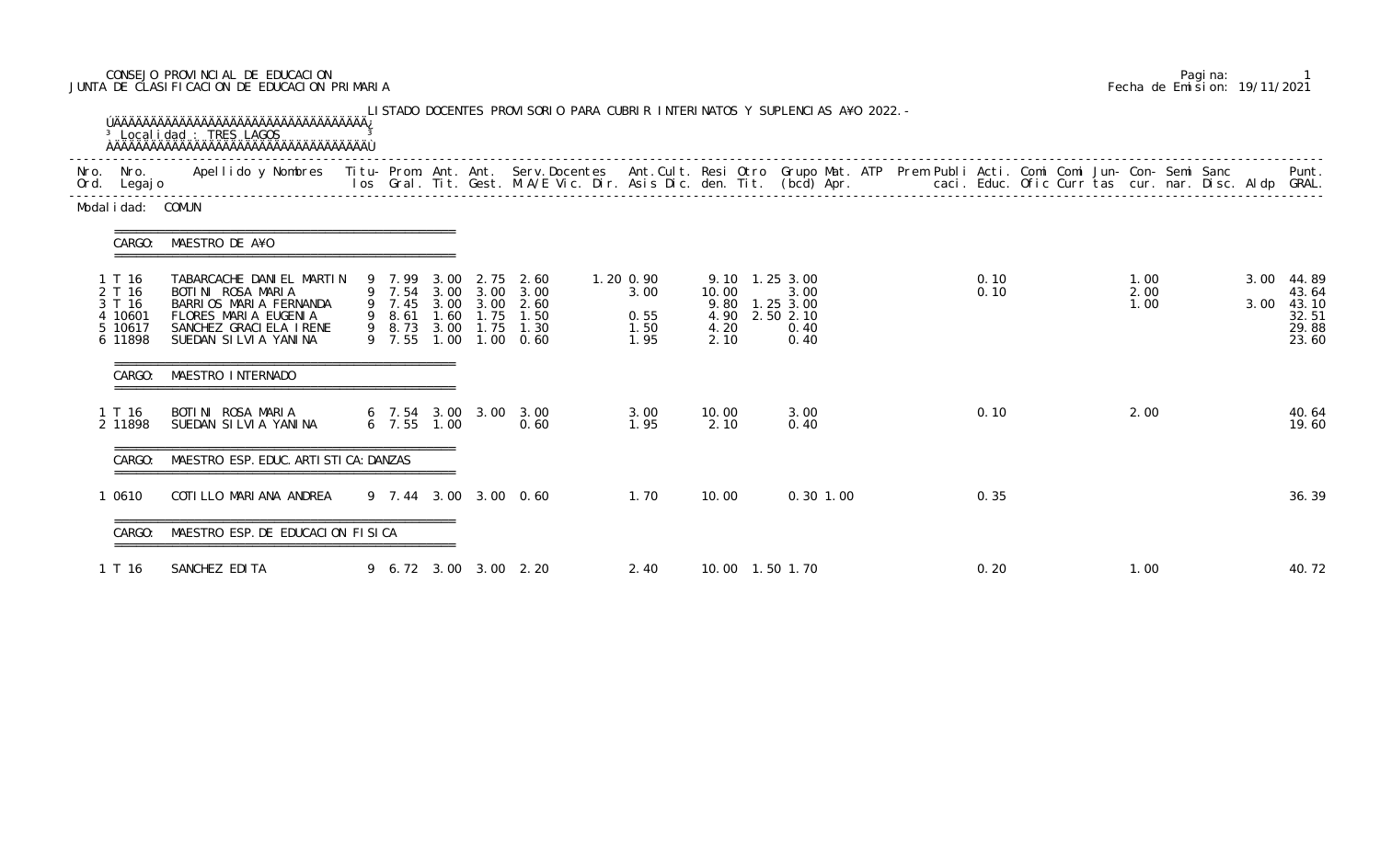## CONSEJO PROVINCIAL DE EDUCACION Pagina: 2 JUNTA DE CLASIFICACION DE EDUCACION PRIMARIA Fecha de Emision: 19/11/2021

|              |                 | <sup>3</sup> Local i dad : TRES LAGOS                           |  |  |                       |      |       | LISTADO DOCENTES PROVISORIO PARA CUBRIR INTERINATOS Y SUPLENCIAS A¥O 2022. - |      |                                                                                                                                                                                                                                   |                |
|--------------|-----------------|-----------------------------------------------------------------|--|--|-----------------------|------|-------|------------------------------------------------------------------------------|------|-----------------------------------------------------------------------------------------------------------------------------------------------------------------------------------------------------------------------------------|----------------|
| Nro.<br>Ord. | Nro.<br>Legaj o | Apellido y Nombres                                              |  |  |                       |      |       |                                                                              |      | Titu- Prom. Ant. Ant. Serv.Docentes  Ant.Cult. Resi Otro Grupo Mat. ATP  Prem Publi Acti. Comi Comi Jun- Con- Semi Sanc<br>Ios  Gral. Tit. Gest. M.A/E Vic. Dir. Asis Dic. den. Tit. (bcd) Apr.                caci. Educ. Ofic C | Punt.<br>GRAL. |
|              | CARGO:          | MAESTRO ESP. DE EDUCACION FISICA                                |  |  |                       |      |       |                                                                              |      |                                                                                                                                                                                                                                   |                |
|              | 2 T 16          | CENOBIO MARIA ELIZABETH                                         |  |  | 9 6.56 2.60 2.75 1.80 | 3.00 | 8.40  | 2.70                                                                         | 0.35 | 1.00                                                                                                                                                                                                                              | 38.16          |
|              | CARGO:          | ==================================<br>PES ED. ARTISTICA: DANZAS |  |  |                       |      |       |                                                                              |      |                                                                                                                                                                                                                                   |                |
|              | l 0610          | COTILLO MARIANA ANDREA                                          |  |  | 9 7.44 3.00 3.00 0.60 | 1.70 | 10.00 | $0.30$ 1.00                                                                  | 0.35 |                                                                                                                                                                                                                                   | 36.39          |